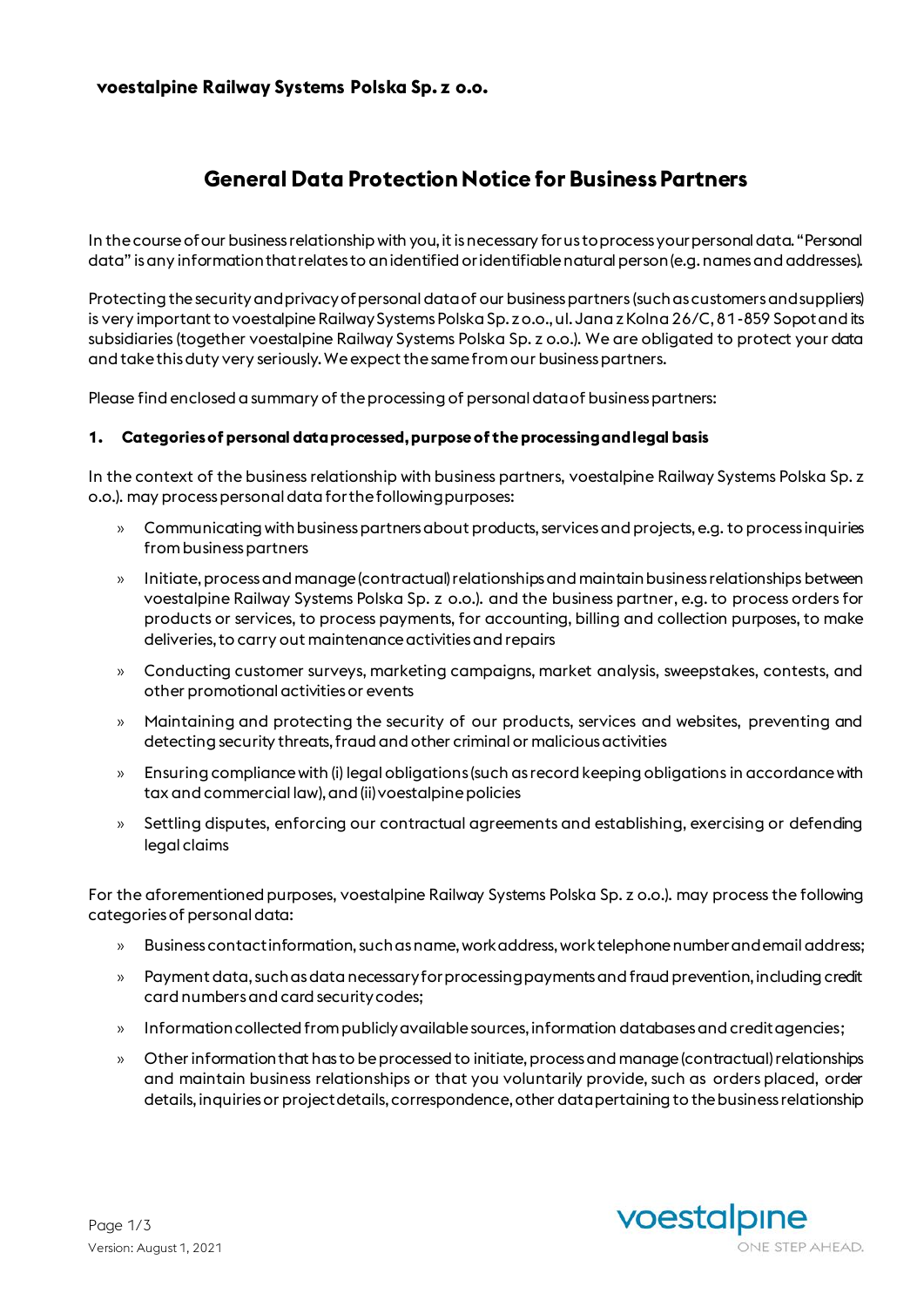## **voestalpine Railway Systems Polska Sp. z o.o.**

The processing of personal data is necessary to meet the aforementioned purposes including the performance of a contractual relationship or a pre-contractual activity with the business partner.

Unless indicated otherwise, the legal basis for the processing of personal data is Article 6 (1) (a) (if consent has been given) or Article 6 (1) (b) or (f) of the General Data Protection Regulation (GDPR).

- » processing is necessary for the performance of a contract to which the data subject is party or for precontractual measures;
- » processing is necessary for the purposes of the legitimate interests pursued by the controller or by a third party;

If aforementioned personal data is not provided or is insufficient or if voestalpine Railway Systems Polska Sp. z o.o.). cannot collect the respective personal data the purposes described may not be met or the received inquiry/inquiries could not be processed. Note that this would not be considered failure to fulfill our obligations under a contract.

#### **2. Transfer and disclosure of personal data**

If legally permitted to do so, voestalpine Railway Systems Polska Sp. z o.o.). may transfer personal data to other voestalpine Group companies [\(www.voestalpine.com/locations](http://www.voestalpine.com/locations)) or courts, authorities, attorneys, or other business partners (for example shipping and logistics partners for executing and processing orders).

Furthermore voestalpine Railway Systems Polska Sp. z o.o.). engages processors (service providers) to process personal data (within the scope of an IT support contract, for example). These processors are contractually bound to act in compliance with applicable data protection regulations.

Recipients of personal data may be located in countries outside of the European Union ("third countries"), in which applicable laws do not offer the same level of data protection as the laws of the respective individual's home country. In this case, according to the legal requirements personal data is only transferred if the European Commission has adopted an adequacy decision for the third country, if adequate safeguards have been agreed (e.g[. EU Standard Contractual Clauses](https://ec.europa.eu/info/law/law-topic/data-protection/data-transfers-outside-eu/model-contracts-transfer-personal-data-third-countries_en)were concluded), the recipient participates in an approved certification system,binding corporate rules are implemented in accordance with Art. 47 of the General Data Protection Regulationor there is a derogation for specific situations in accordance with Art. 49 of the General Data Protection Regulation (e.g. because youexplicitly consented to the proposed transfer, after having been informed of the possible risks of such transfers for the data subject due to the absence of an adequacy decision and appropriate safeguards). Further information and a copy of the implemented measures can be obtained from the contact listed under 6.

#### **3. Retention periods**

Unless explicitly indicated otherwise at the time of the collection of your personal data (e.g. in a declaration of consent), your personal data will be erased if the retention of the personal data is no longer necessary to fulfill the purposes for which they were collected and if no statutory retention obligations (such as tax or commercial law) or establishment, exercise or defence of legal claims require us to further retain the data.